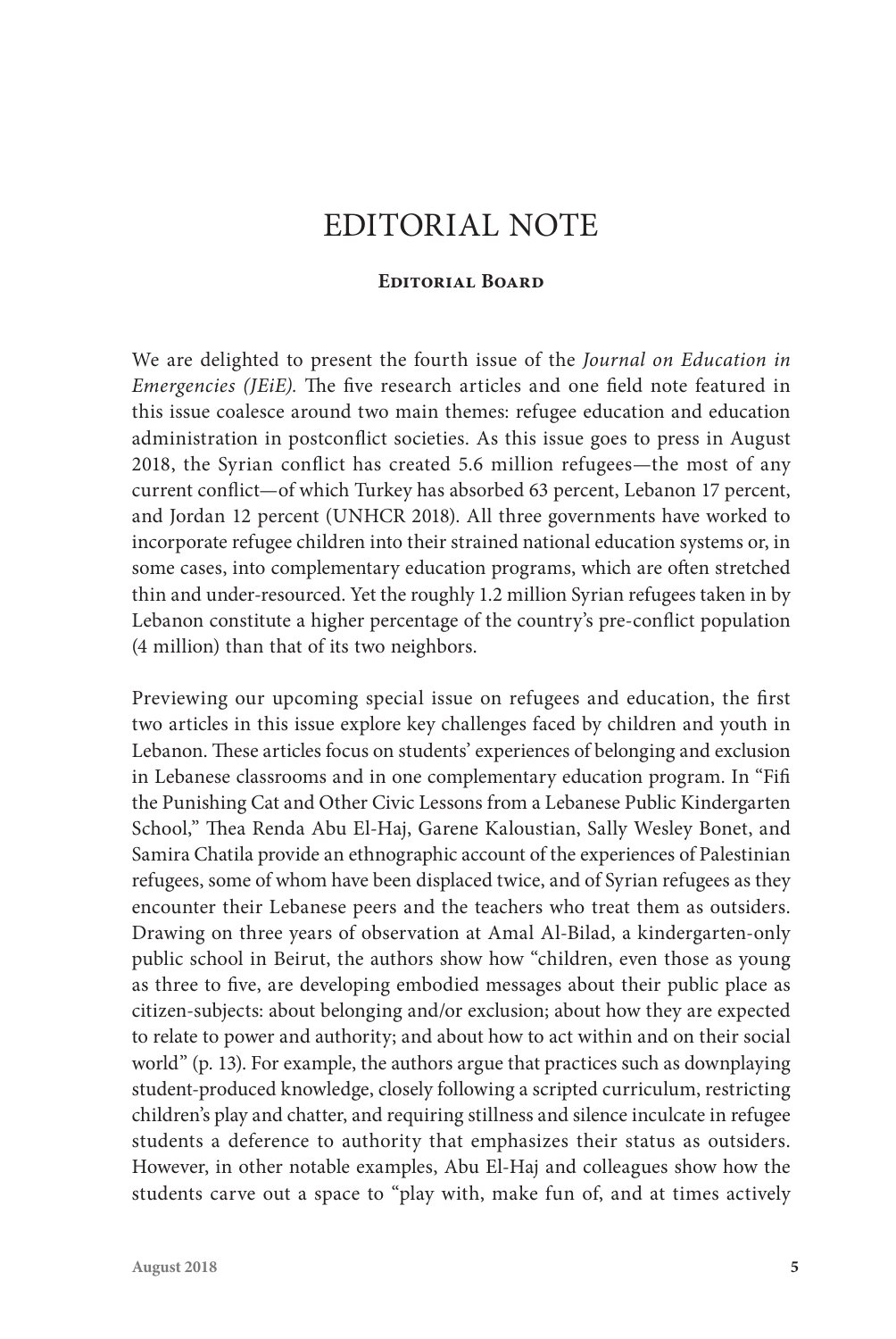reject rigid authority" (p. 15). The authors argue that the implicit and affective civic education afforded students in conflict and postconflict contexts early in life shapes their understanding of how they relate to those with whom they may disagree or differ.

In "Pathways to Resilience in Risk-Laden Environments: A Case Study of Syrian Refugee Education in Lebanon," Oula Abu-Amsha and Jill Armstrong explore how refugee students' social ecology provides a framework within which to navigate risks and assets as they pursue education in a new host country. The authors argue that whether Syrian refugee students choose to remain in the Lebanese formal education system or to leave it, the decision may represent an act of education resilience, which they interpret as "the different ways risks and assets affect individuals . . . by analyzing individuals' interactions and processes within their interconnected ecological systems over time" (p. 49). To understand more about how Syrian students navigate their new environment, the authors conducted focus groups with students who attend Jusoor School, an NGO education center that offers the Lebanese curriculum to Syrian refugee students who have left the formal education system, along with homework help, extracurricular activities, and psychosocial support for the Syrian students who are enrolled in mainstream Lebanese schools. The authors find that, whether children stay in or leave the formal education system in Lebanon, an interwoven set of circumstances and norms determine the cost families are willing to pay to educate their children—financial, psychological, or in terms of future opportunity. Abu-Amsha and Armstrong suggest that, "for some Syrian refugee students, remaining in Lebanese schools is not considered a meaningful, healthy choice" (p. 66). However, programs like those offered at Jusoor School, which provide alternate education and continuity of learning between periods of enrollment in formal systems and help students prepare to reenter the formal system, may be best placed to help families make decisions about their children's education that are productive and promote well-being.

The next several research articles in this issue focus on efforts to build peace through education within contexts of structural division after conflict. We highlight this work in a special sub-section called "Education Administration in Postconflict Societies: Challenges and Opportunities." This group of articles seeks to understand mechanisms for managing the linguistic, ethnic, and religious divisions that manifest in the education systems of conflict-affected and postconflict states, including legal instruments and newly created policies.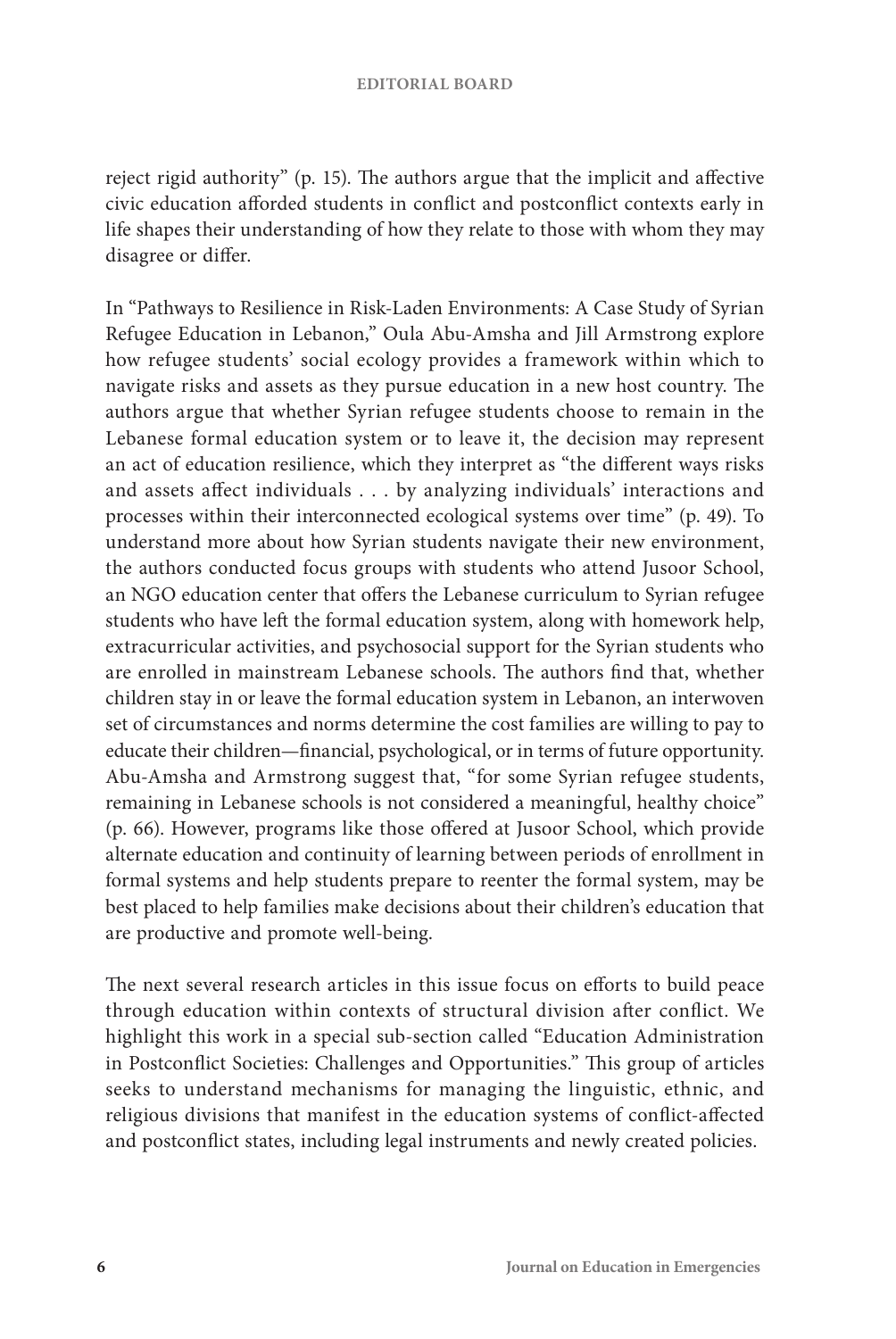#### **EDITORIAL NOTE**

In the first article in this group, "Mapping the Relationship between Education Reform and Power-Sharing in and after Intrastate Peace Agreements: A Multi-Methods Study," Giuditta Fontana presents a comparative analysis of the education reform provisions included in peace agreements that distribute power in postconflict governments to formerly warring groups differently. Fontana triangulates data from the Political Agreements in Internal Conflicts dataset with 48 interviews conducted with key education informants from Northern Ireland, Lebanon, and Macedonia and textual analyses of the Good Friday, Taif, and Ohrid agreements. She finds that peace agreements that include power-sharing after a civil war are also more likely to include provisions regarding the reform of the country's education system. Moreover, agreements that incorporate powersharing in more than one social sector (political, military, legislative, civil service, economic) are more likely to include pluralistic than syncretistic (assimilationist) education provisions. Fontana notes, however, that "peace agreements reflect the aggregation of the diverse interests of previously warring groups rather than their genuine synthesis" (p. 98). The interview data contribute rich detail on how power-sharing arrangements in the peace agreements of Northern Ireland, Lebanon, and Macedonia, along with each country's political context, influenced the implementation of education reforms.

The next article, "Developing Social Cohesion through Schools in Northern Ireland and the Former Yugoslav Republic of Macedonia: A Study of Policy Transfer," compares the policy of shared education in two postconflict countries. Rebecca Loader, Joanne Hughes, Violeta Petroska-Beshka, and Ana Tomovska Misoska examine the process of adapting, transplanting, and delivering principles established in Northern Ireland's shared education initiative to Macedonia's Interethnic Integration in Education Program in order to gain a better understanding of how education policy transfer affects intergroup contact and reconciliation. The authors find that several differences in the two contexts resulted in a different look and feel for the shared education that emerged in Macedonia and Northern Ireland: Macedonia's mother-tongue instruction policy versus the common language shared by Northern Ireland's confessional groups; a sweeping national rollout model in Macedonia versus a slower, piloted implementation model in Northern Ireland; an emphasis on social integration in academic subjects (Northern Ireland) versus more targeted social integration programming (Macedonia). Teachers' anxiety about and avoidance of difficult conversations about the past were common in shared education programs in both countries. The authors note, for example, that "while multicultural workshops sought to explore pupils' diverse cultural backgrounds and enhance their interactions, the highly structured sessions left little opportunity to discuss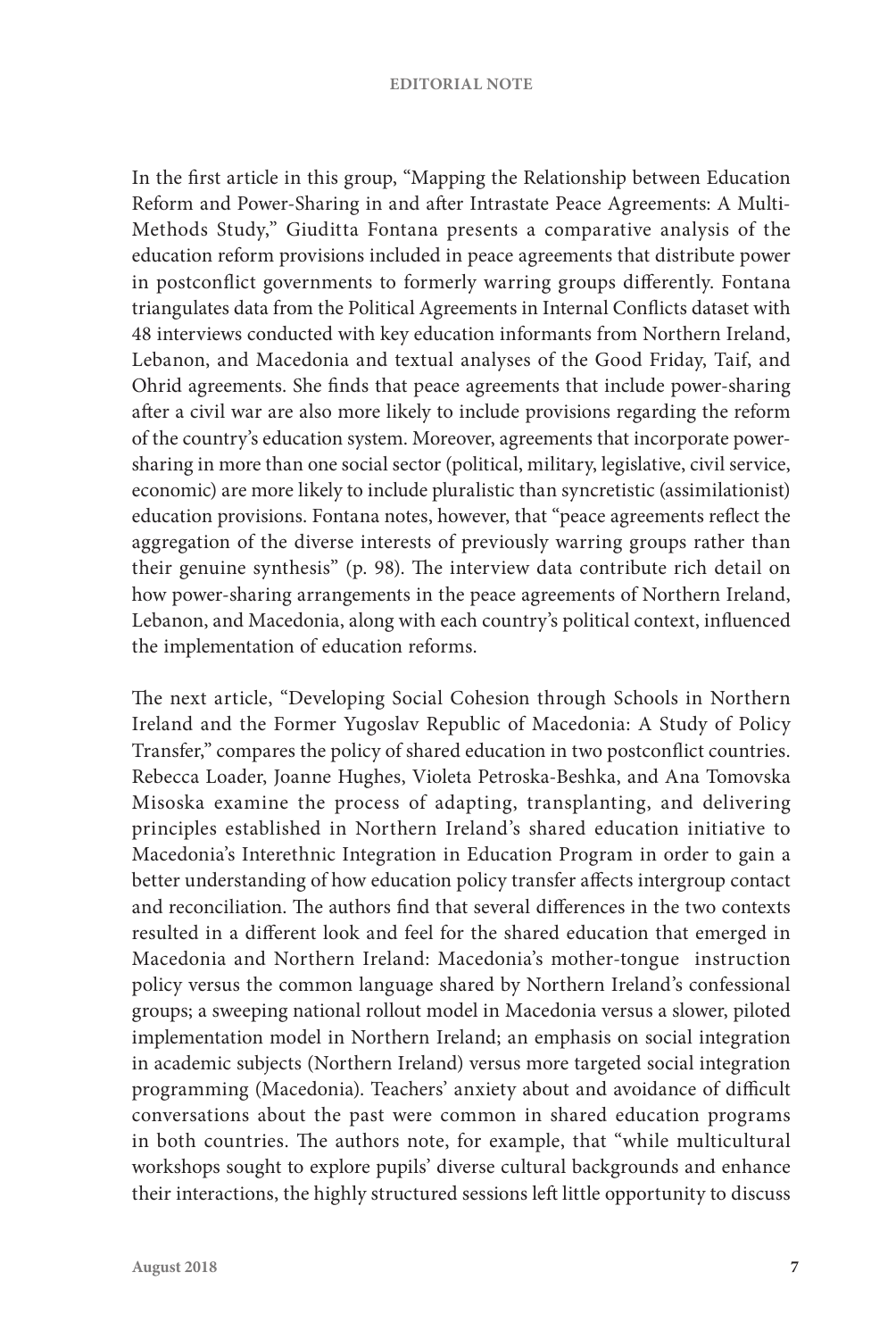#### **EDITORIAL BOARD**

potentially more contentious issues such as discrimination and social injustice" (p. 130). This piece offers lessons for policy-makers working on collaborative efforts that are grounded in policy transfer best practice.

In "The Politics of Education in Iraq: The Influence of Territorial Dispute and Ethno-Politics on Schooling in Kirkuk," Kelsey Shanks examines the politics of educational content, delivery, and administration in the city of Kirkuk, where ethnic division between Iraqi Kurds and Turkmen coincides with tension between Baghdad and the regional centers of power in northern Iraq. Shanks conducted focus group discussions and interviews with an ethnically diverse cross-section of education policy-makers and stakeholders in Kirkuk. She complemented these interviews with data from news and social media to correlate the general ethno-political climate with the competition for control of education in the region portrayed in the interviews. Shanks illuminates this contest by showing what happens when a school wants to hold a cultural event such as a holiday celebration, which is inevitably seen as "part of a political agenda . . . Therefore, innocent festivals with no political intentions are frowned upon by those trying to insulate education from wider political influence" (p. 156). In fact, Shanks finds that contestation among ethnic groups is a central characteristic in all stages of the design and implementation of formal education in Kirkuk, which has important implications for security and government legitimacy in the region. Shanks recommends additional training for educators in the region in order to foster cultural appreciation and inclusivity rather than division, and to shield students from the fragility caused by ethnic tensions.

In the field note for this issue, "The Borderless Higher Education for Refugees Project: Enabling Refugee and Local Kenyan Students in Dadaab to Transition to University Education," Wenona Giles describes the project as an innovative higher education delivery model made available to a predominantly Somali population in the Dadaab refugee camp and to students in the town of Dadaab through a partnership between two Kenyan universities and two Canadian universities. The program is staged over four phases, each of which culminates in a credential. Students may pursue a teaching certificate or a bachelor's degree in one of four disciplines. The teaching certificate has been particularly important for the camp because, as Giles writes, "the Kenyan government did not or could not direct much to the camps in the way of educational resources, thus most teachers in the camps were graduates of the camp high schools and had no university degrees or teaching credentials" (p. 169). While the refugee students complete online and onsite coursework alongside Canadian and Kenyan students, additional supports are available to the refugee students and Kenyan students. Giles describes the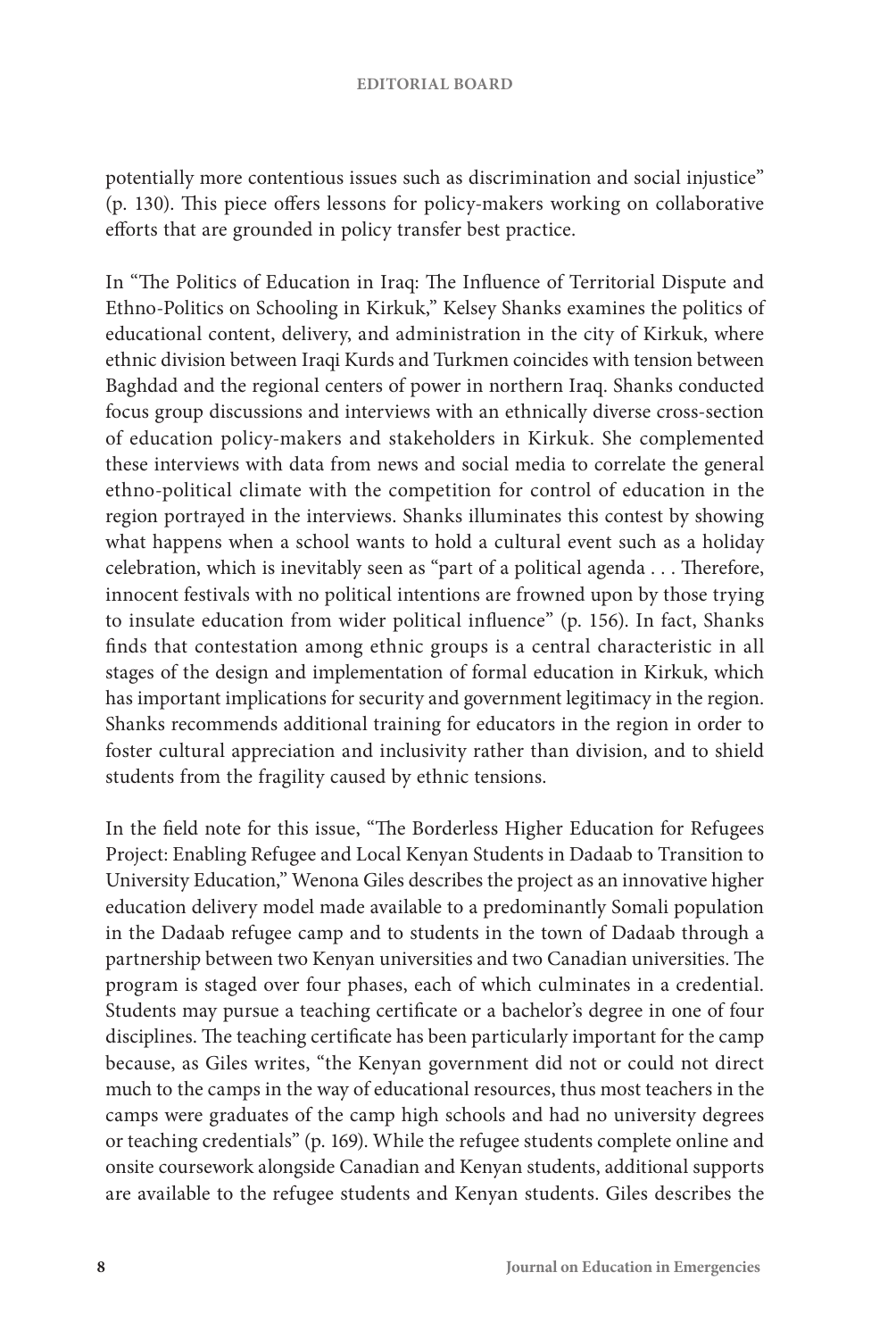#### **EDITORIAL NOTE**

success of some of the program's first graduates, as well as some of the pitfalls students have experienced: mistrust of the program, particularly of instructors, due to a perceived lack of accountability or familiarity with similar models; lack of preparation for higher education; and disparities in how women in the camps were able to experience higher education due to the unsafe conditions for which the Dadaab camp is well known. The piece is instructive for higher education providers in search of a model that enables students whose length of participation in higher education is uncertain or whose participation may be disrupted to receive meaningful credentials.

Four book reviews provide a look at recent works in education in emergencies scholarship. The first is Emily Dunlop's review of *(Re)Constructing Memory: Education, Identity, and Conflict,* edited by Michelle J. Bellino and James H. Williams (2017, Sense Publishers). The volume examines how history textbooks and the teaching of conflict shape collective memory of conflict. Dunlop outlines the book's progression from an exploration of how national narratives are inscribed in official texts to how former colonies understand themselves amid (their own and international) narratives of colonialism, imperialism, and nationbuilding, including how the stories students receive preclude or enable integration, and how these themes manifest in schools and in interactions between teachers and students. On this final point, Dunlop reminds the education in emergencies community that "multiple processes that lead to both peace and conflict occur simultaneously in classrooms around the world" (p. 187).

In his review of *Child Migration and Human Rights in a Global Age* (2014, Princeton University Press), Jordan Naidoo underlines author Jacqueline Bhabha's appeal for a rights-based reevaluation of how the international community can more effectively defend child migrants—many of whom are trafficked, forced to fight as child soldiers, coerced into an early exit from school, and exploited for their labor—from harm as they contend with the legal hurdles associated with finding asylum or other relief. Naidoo highlights Bhabha's recommendation for the effective "use of technology to target, expose, and monitor potential dangers" to both prevent trafficking and deliver support to survivors of trafficking (p. 189). In the third book review, Tina Robiolle lays out the guiding questions answered by the 17 contributing authors to Clara Ramírez-Barat and Roger Duthie's edited volume, *Transitional Justice and Education: Learning Peace* (2016, Social Science Research Council). Robiolle looks at the authors' perspectives on how transitional justice practices fit into education reforms that seek to reintegrate groups after conflict and build peace, and what role education systems play in turning away from a culture of impunity toward a more human rights-aware and democratic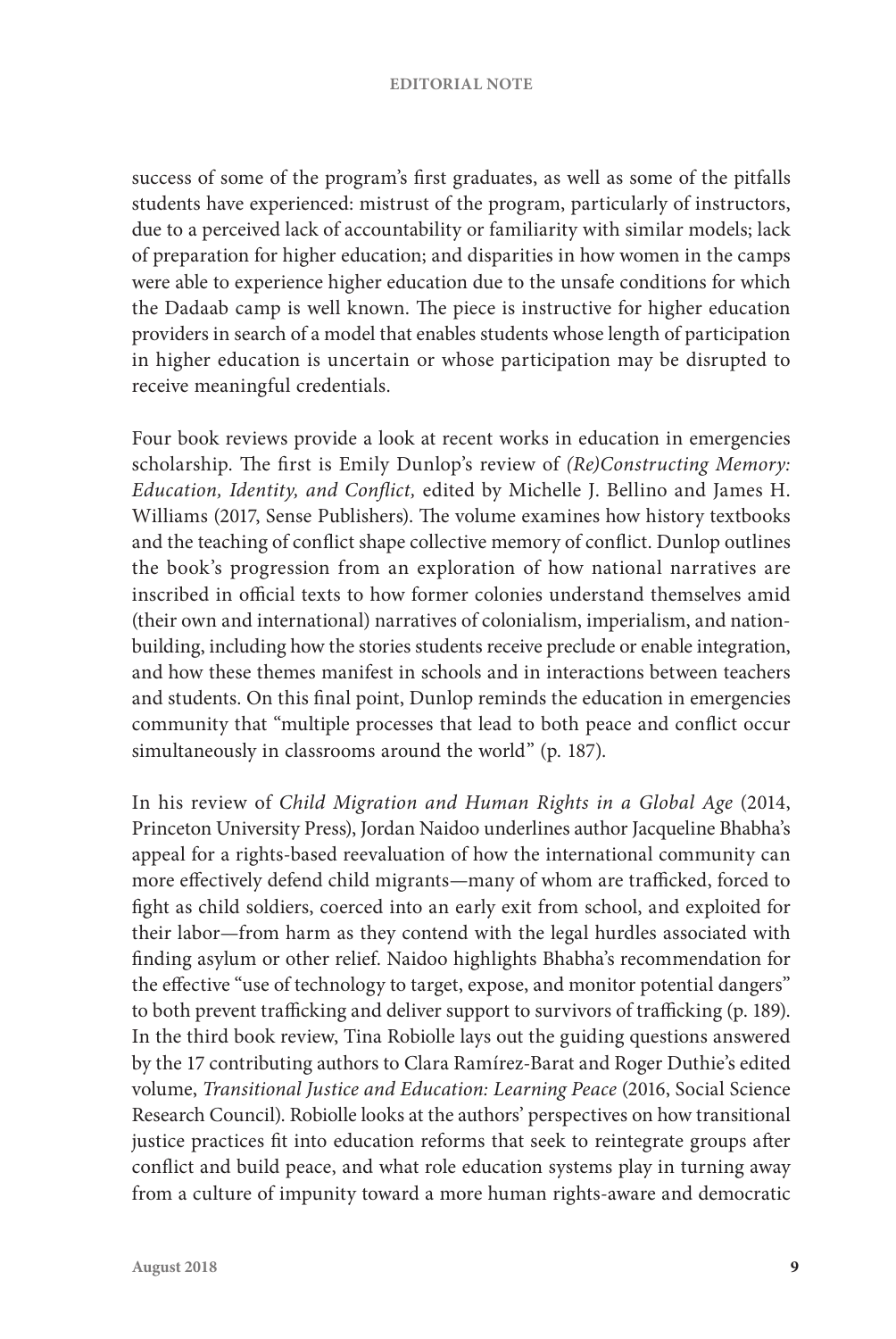culture. Her reflection on "instances where the non-formal education sector complemented the formal sector in the transitional justice process" (p. 192) provides a view of the creative innovations that anchor the book.

Finally, Diana Rodríguez-Gómez reviews Michelle J. Bellino's book, *Youth in Postwar Guatemala: Education and Civic Identity in Transition* (2017, Rutgers University Press). The book, for which Bellino conducted 14 months of ethnographic fieldwork in two urban schools and two rural schools, reports the intergenerational, contested, and still evolving nature of the collective memory of Guatemala's armed conflict. The book also theorizes that the motivation for violence exists at the nexus between personal agency and social systems and structures. This sentiment is captured by Bellino's concept of "wait citizenship," which Rodríguez-Gómez says "describes the condition young people must navigate when relating to a state that obliges them to prioritize the development of their autonomy over their ability to show solidarity with others" (p. 194).

## **ACKNOWLEDGMENTS**

Many thanks to Heddy Lahmann for her terrific leadership as Managing Editor of *JEiE.* Ui Jin Chong, Laura Lopez-Blazquez, Sarah Haroon Sualehi, and Nathan Thompson served capably as Editorial Assistants. This issue of *JEiE* is funded by the Education Above All Foundation through its Protecting Education in Insecurity and Conflict program. We are grateful for their support. Thanks to New York University, the Department of Applied Statistics, Social Science, and Humanities, and the International Education Program for hosting the journal, for providing meeting space, and for its administrative functions. Thank you to Dean Brooks and Peter Transburg at INEE, Dody Riggs, our copy editor, and Erik Ramirez, our designer. Thank you to Giuditta Fontana for developing the concept for the special sub-section on "Education Administration in Postconflict Societies: Challenges and Opportunities" and for coordinating with the authors who contributed to that section. Thank you to our Editorial Board colleagues, who give freely of their time to manage pieces through the peer review process and whose thoughtful feedback elevates the quality of the scholarship *JEiE* offers to our field.

Finally, thank you very much to our many anonymous volunteer reviewers for *JEiE* volumes 1-4, 2015-2018: Thea Renda Abu El-Haj, Kayum Ahmed, Allison Anderson, Mary Jo Baca, Kabiru Mohammed Badau, Michelle J. Bellino, Elisabeth Buckner, Elise Cappella, Mieke Lopes Cardozo, Vidur Chopra, Elizabeth Cole,